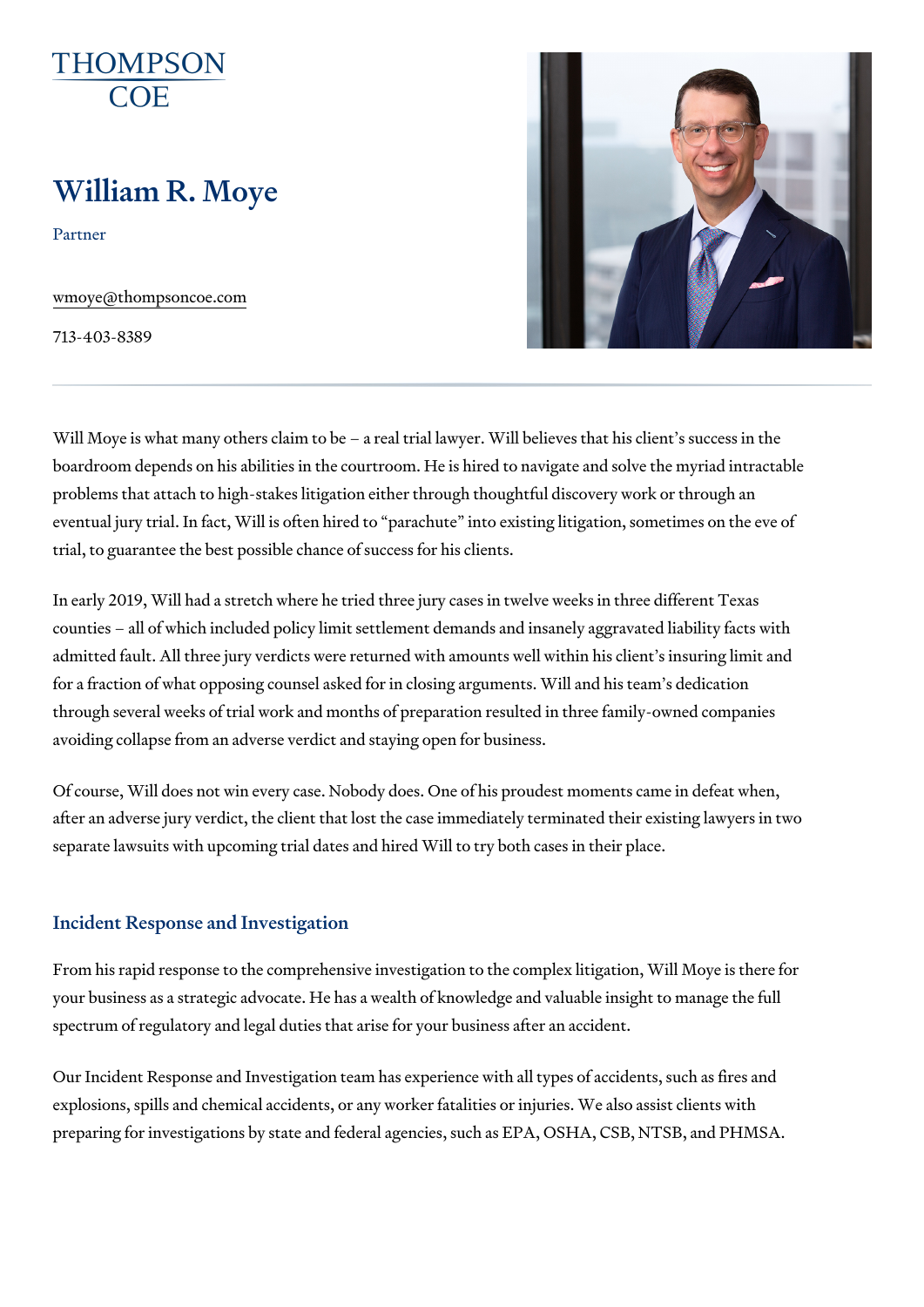### Product Liability

As lead counsel Will has defended lawsuits involving allegations of product defects in passenger vehicles, vehicle components, tires, tractor trailers, heavy industrial equipment, construction equipment, marine equipment, recreational equipment, oilfield equipment, pharmaceuticals, and medical devices. Claims have included those for design defects, manufacturing defects, marketing defects, and consumer fraud allegations. Damages have included wrongful death and survival claims, traumatic brain injuries, amputations, full-body burns, and other catastrophic personal injuries.

Clients have included Ford Motor Company, Pep Boys Inc., Polaris, Michelin North America Tire, Fisher Klosterman, and Rheem.

### Transportation

Will's transportation practice is literally nationwide. Along with representing professional drivers, he has worked for several long-haul, regional, and local trucking companies in the defense of claims made for negligent hiring, training, supervision, and retention.

Will is versed in the FMCSA Rules and Regulations and is a regular speaker on issues related to litigation in the trucking industry and in particular plaintiff's "Reptile Theory."

### Energy & Marine

Will has experience litigating premises, products, and negligent activity claims for injuries sustained both offshore and onshore involving platforms, vessels, rigs, and chemical refining and storage facilities. Many of the claims involve explosion litigation.

Clients have included Chevron, Chevron Phillips Petroleum Company, Anadarko, Hercules Offshore, Vopak Americas, TechnipFMC, Devon Energy, Chesapeake Energy, Shell, Westlake Chemical, Valero, and Total.

### Professional Liability / Construction Defect

Will represents Engineers and other design professionals for alleged professional negligence.

### General Casualty

Will represents Whole Foods Markets in general liability and nonsubscriber litigation. Will's practice also includes litigation for Dram Shop/Liquor Liability as well as negligent security cases born from *Timberwalk* and its progeny.

Finally, Will has achieved the dream of almost every Texas lawyer by being able to represent both the Houston Astros Baseball Club and The Lone Star Brewing Company.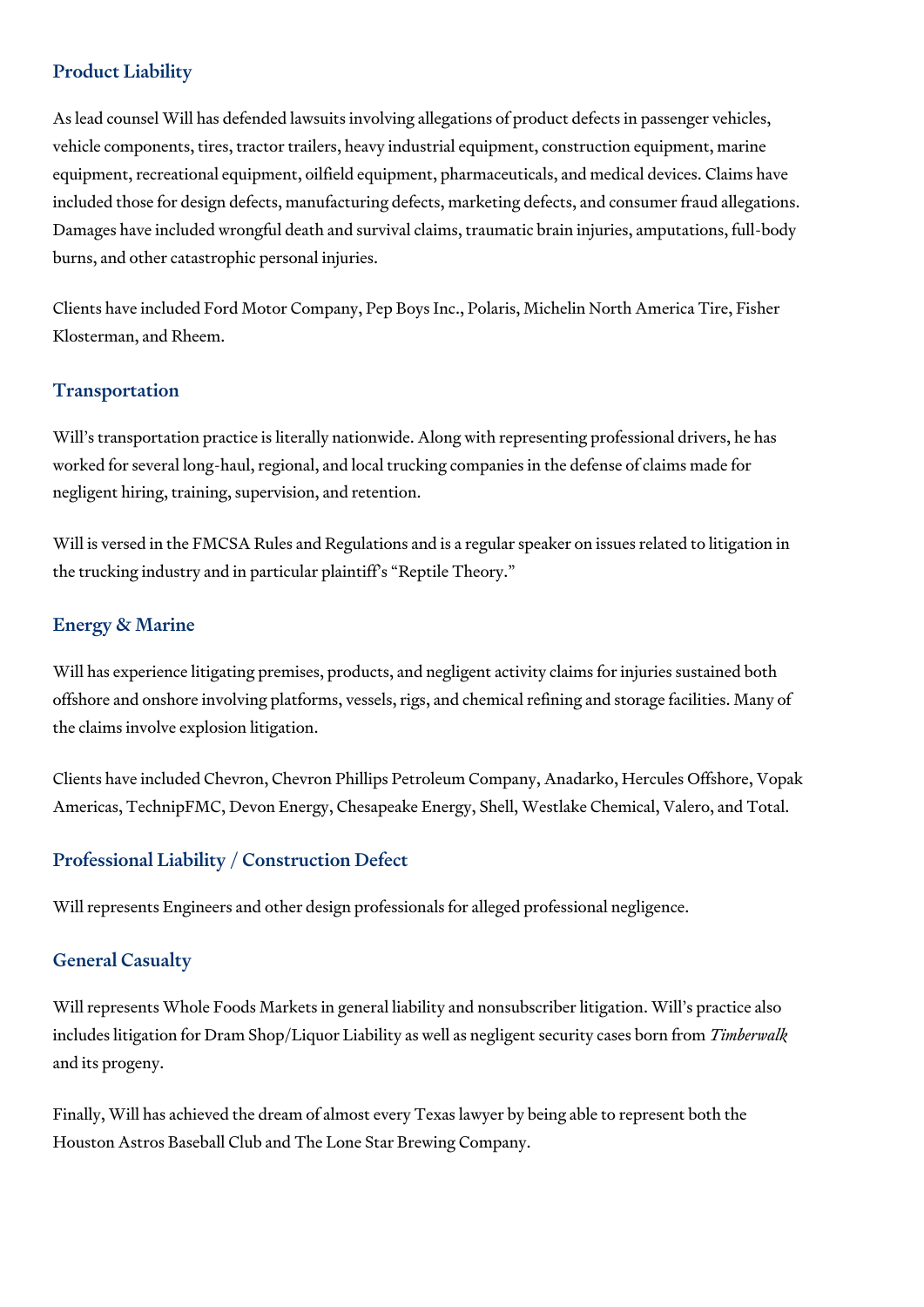#### Excess Monitoring

Will is retained by excess insurers to either represent the carrier directly counsel in catastrophic injury cases where the excess insuring layer is at London-based, and Bermuda-based insurers, insuring syndicates, and reins mitigating the exposure in cases that can only be described as the worst.

#### Representative Experience

#### HIGH-STAKES LITIGATION

Represented the engineer of record for alleged professional negligence for terminal facility, and condensate splitter in a \$880 million dollar facility to Shale assets worldwide.

Represented the engineer of record for alleged professional negligence for and storage facility for a multi-million dollar facility to manage Permian B

[Defended the owners of White Oak Music Hall in a highly public](https://www.chron.com/news/houston-texas/houston/article/White-Oak-Music-Hall-noise-lawsuit-settlement-2018-12860229.php)ized and po [of neighbors in a nuisa](https://www.chron.com/news/houston-texas/houston/article/White-Oak-Music-Hall-noise-lawsuit-settlement-2018-12860229.php)nce class action.

[Represented the excess insurer in a nationally publicized multip](https://www.dallasnews.com/news/2017/08/07/3rd-boy-scout-dies-after-sailboat-strikes-power-lines-in-east-texas/)arty fatali [Boy Sc](https://www.dallasnews.com/news/2017/08/07/3rd-boy-scout-dies-after-sailboat-strikes-power-lines-in-east-texas/)outs.

[Represented the excess insurer in a nationally publicized fatal](https://omaha.com/eedition/sunrise/articles/lawsuit-filed-in-i--wreck-that-killed-family/article_efe5bd5c-8e92-54e1-b688-a7a02ff87a67.html)ity accident [crash in Ne](https://omaha.com/eedition/sunrise/articles/lawsuit-filed-in-i--wreck-that-killed-family/article_efe5bd5c-8e92-54e1-b688-a7a02ff87a67.html)braska.

Tried trucking and high-stakes litigation related to traumatic brain injuries claims.

Arbitrated construction defect and commercial litigation claims to client s

[Represented the excess insurer in a multi-fatality, multi-disab](https://www.valleycentral.com/news/local-news/family-claims-negligence-files-500-million-lawsuit-after-fatal-house-fire/)ling tragic b [explosion of a family home](https://www.valleycentral.com/news/local-news/family-claims-negligence-files-500-million-lawsuit-after-fatal-house-fire/) on Christmas Eve.

Tried to defense verdicts product liability claims for Ford Motor Company i traumatic brain injury, and other serious personal injury claims.

[Defended an interstate transportation company in a rollover bus](https://www.nbcnews.com/news/us-news/8-dead-44-injured-bus-rollover-texas-n574196) accident v [and 44 personal in](https://www.nbcnews.com/news/us-news/8-dead-44-injured-bus-rollover-texas-n574196)jury claims.

#### ENVIRONMENTAL LITIGATION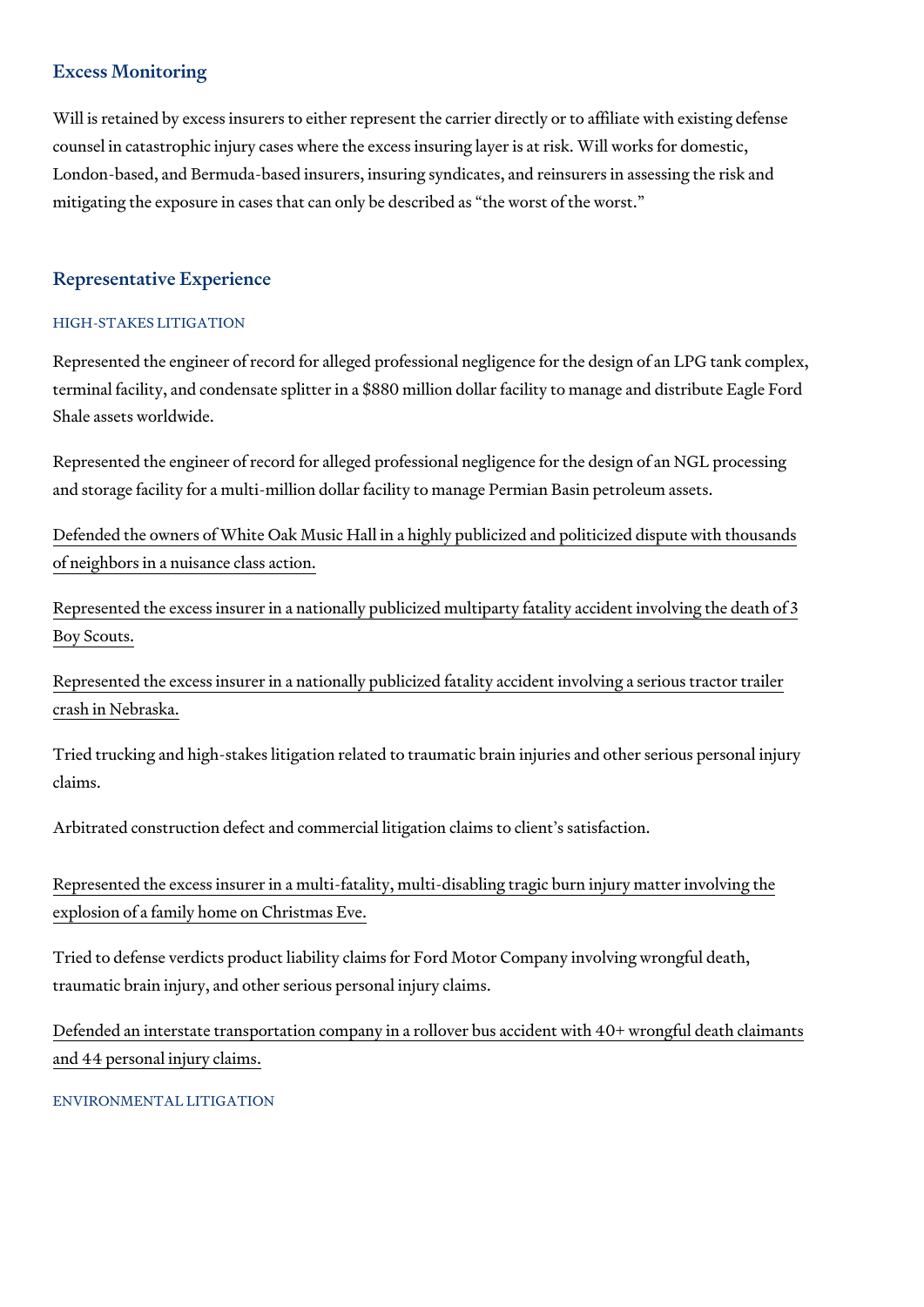Coordinated for Certain Underwriters at Lloyds the resolution of a refined Morgan following a 400,000 gallon release requiring waste cleanup of cont Elephant Butte Irrigation District in South Carolina. The claim involved as damages to neighboring land owners and short term clean up costs and lon

Coordinated for Certain Underwriters at Lloyds the resolution of a refined Morgan s Plantation Pipeline following a 370,000 gallon release requiring and water contamination to landowners in Belton, SC. The claim involved a to neighboring land owners and short term clean-up costs and long term mi groundwater contamination.

Defeated \$89 million damage claim via partial motion for summary judgmen Shale oil and gas well.

Coordinated for Certain Underwriters at Lloyds the resolution of a refined Morgan following a release requiring waste cleanup of contaminated soil a Pelham Wastewater Treatment Plant in Alabama. The claim involved assess neighboring landowners and short term clean-up costs and long term mitigation efforts and long term mitigation efforts and shorts and shorts and shorts and shorts and shorts and shorts and shorts and shorts and shorts and

Defended the San Miguel Electrical Co-Op for alleged contamination at the surrounding property due to coal ash waste from the coal-fueled power pla

Defended Ford Motor Company in several state and federal MDLs.

Currently representing a producer for the Astroworld MDL.

[Served as statewide counsel for auditing company related to L](https://en.wikipedia.org/wiki/2011_United_States_listeriosis_outbreak)isteria mono [largest foodborne illness outbreak](https://en.wikipedia.org/wiki/2011_United_States_listeriosis_outbreak) in United States history.

Represented defendants in the Kuraray and Arkema MDLs.

[Defended a service contractor in an ethylene explosion at a H](https://www.houstonchronicle.com/business/article/Chemical-Safety-Board-OSHA-investigate-Kuraray-12932477.php)ouston-area [claimant](https://www.houstonchronicle.com/business/article/Chemical-Safety-Board-OSHA-investigate-Kuraray-12932477.php) MDL.

#### Awards & Recognition

THE BEST LAWYERS IN AMERICA Listed for Personal Injury Litigation - Defendants 2022

SUPER LAWYERS Listed for Personal Injury - Products: Defense, Professional Liability: Defe 2014-2020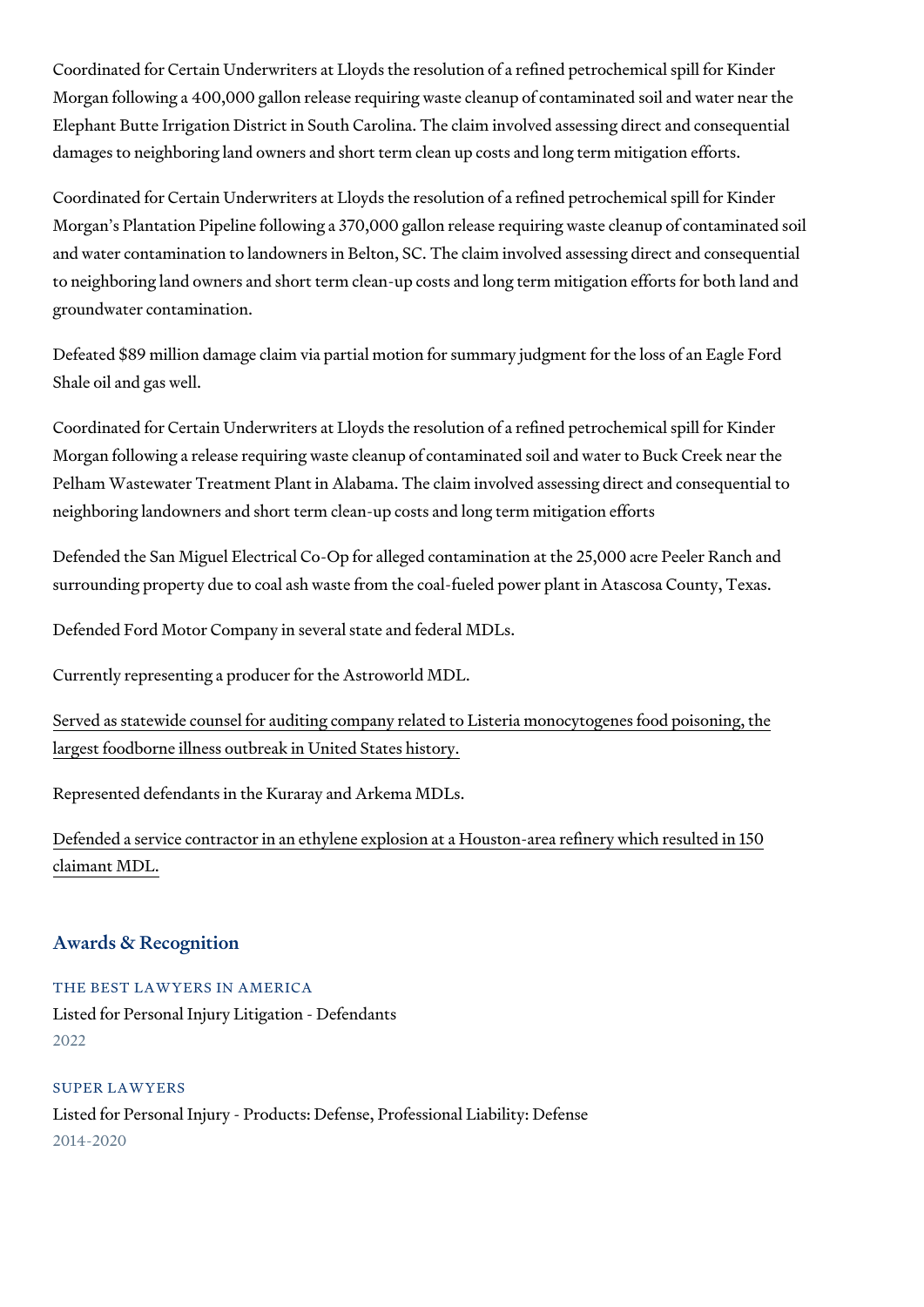SUPER LAWYERS - RISING STARS Listed for Transportation & Maritime 2010-2013

#### Related Services

[General Liability/Catas](https://www.thompsoncoe.com/people/william-r-moye/)trophic Injury

[Insura](https://www.thompsoncoe.com/people/william-r-moye/)nce

[Products Liability &](https://www.thompsoncoe.com/people/william-r-moye/) Mass Torts

[Professional](https://www.thompsoncoe.com/people/william-r-moye/) Liability

#### Publications & Speaking Engagements

[Texas Passes New Law Governing Trials in Actions Agai](https://www.thompsoncoe.com/resources/publications/texas-passes-new-law-governing-trials-in-actions-against-commercial-trucking-companies/)nst Commercial Trucking Companies Jun 21, 2021

[Looking Forward to 2019 Texas-S](https://www.thompsoncoe.com/resources/publications/looking-forward-to-2019-texas-sized-verdicts-in-2018/)ized Verdicts in 2018 Jan 28, 2019

Addressing the 'Reptile Theory' in Opening Statements CE/CLE (TX, PA, NJ, NY) 2019

Deflating the 'Profits over People' Trial in Texas TX CE/CLE 2019

[Texas Supreme Court Clarifies Plaintiff s Burden f](https://www.thompsoncoe.com/resources/publications/texas-supreme-court-clarifies-plaintiffs-burden-for-establishing-vicarious-liability/)or Establishing Vicariou Apr 18, 2018

Unwinding the CD Claim CE/CLE (TX, FL, NJ, NY, PA) 2018

Using Technology To Persuade the Modern American Juror Lloyd s Market Association Lloyd s of London, UK 2017

(De)Selecting the Modern Juror CLE/CE (TX, NY, IL, FL, NJ, PA, MI 2016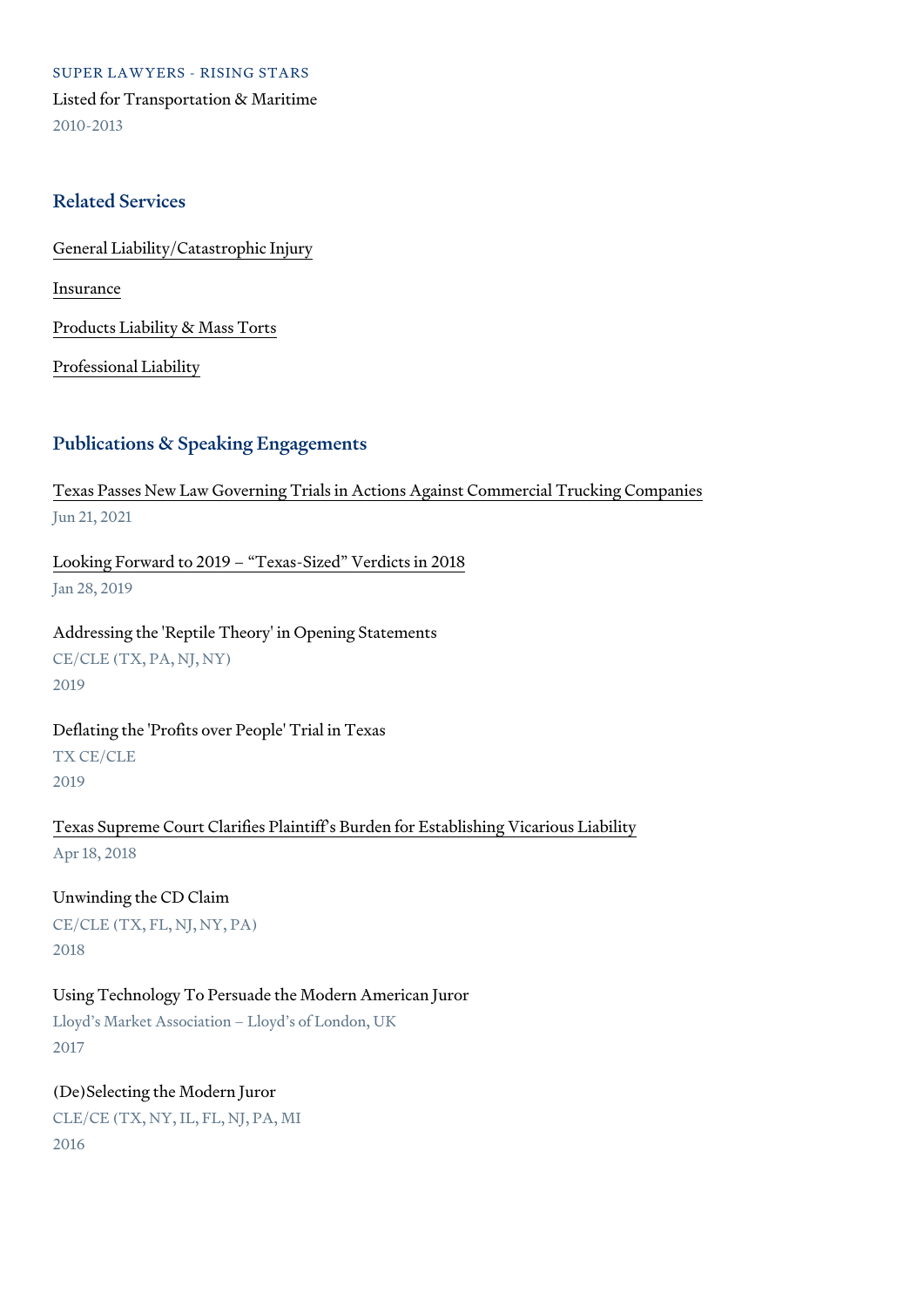#### [New Approaches to Lo](https://www.thompsoncoe.com/resources/publications/new-approaches-to-loss-allocation/)ss Allocation

For The Defense - August 2013 Aug 29, 2013

### [Texas Supreme Court Limits Evidenc](https://www.thompsoncoe.com/resources/publications/texas-supreme-court-limits-evidence-on-medical-expenses/)e on Medical Expenses Jul 5, 2011

[Texas Insurance and Tort Law Update](https://www.thompsoncoe.com/resources/publications/texas-insurance-and-tort-law-update-2009-tort-law-update/) 2009: Tort Law Update Sep 10, 2009

#### Education, Admissions & Activities

#### EDUCATION

Seton Hall University School of Law J.D., 2000 Dean's Scholar

#### Marquette University

B.S., 1997 Biological Sciences Presidential Scholar

#### BAR ADMISSIONS

Texas 2000

#### COURT ADMISSIONS

United States District Court of Texas: Northern, Southern, Eastern, Wester

#### PROFESSIONAL AND COMMUNITY ACTIVITIES

Trucking Industry Defense Association

#### Defense Research Institute: Product Liability Committee

Defense Research Institute: Trucking Law Committee Regional Editor: DRI Trucking Law Compendium

Defense Research Institute: Trial Tactics Committee

Claims and Litigation Management Alliance Houston Chapter - Secretary

Texas Bar Foundation